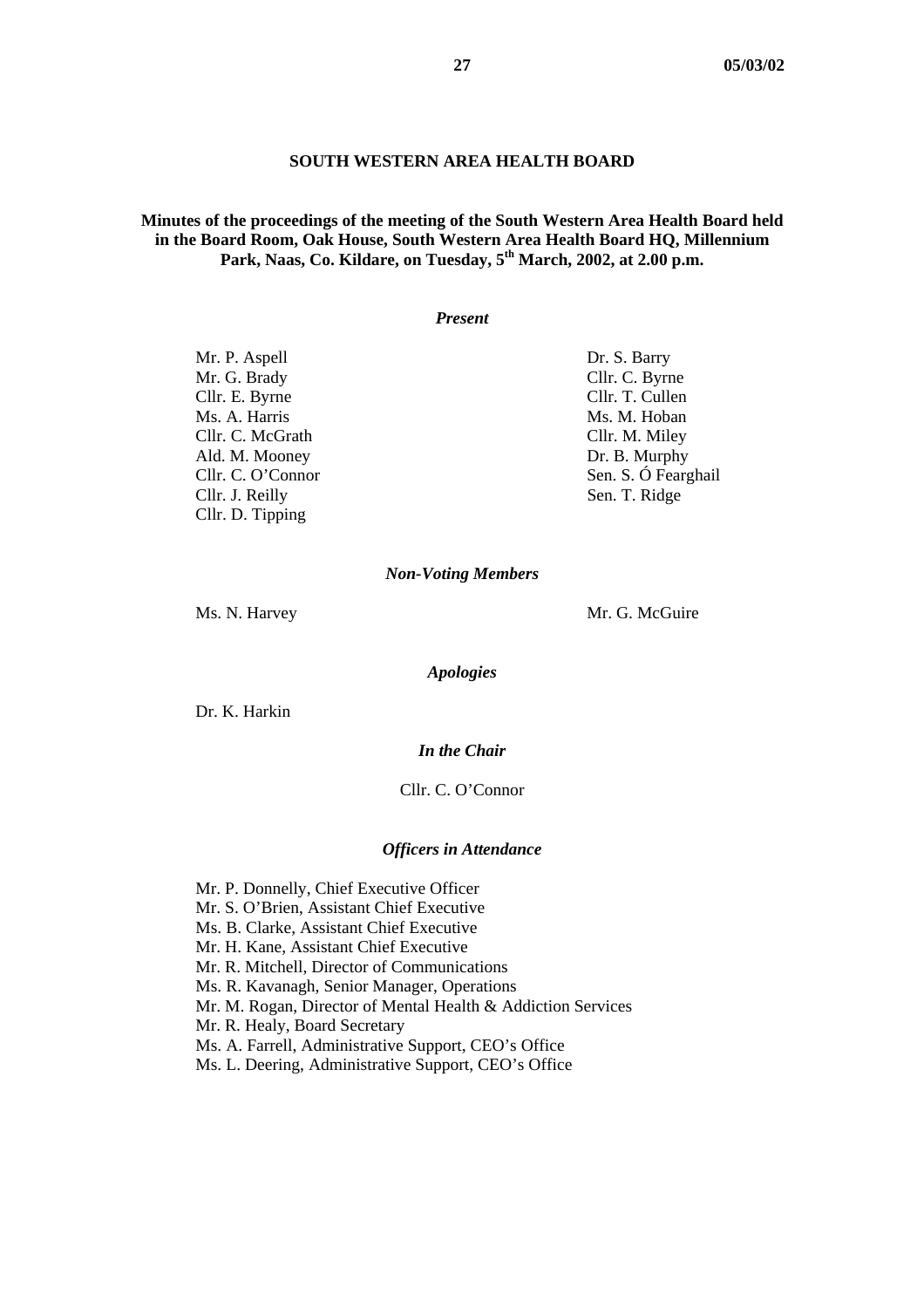# **30/2002 CHAIRMAN'S BUSINESS**

Members were invited to join with the Chairman in standing for a minute's silence to express sincere sympathy to those whose names were included on the list of condolences.

The Chairman then proceeded to advise members of the following:-

### *1. Visits outside of the region*

Please note that the proposed visit to the Mental Health Service of the Cavan/Monaghan area of the North Eastern Health Board has been postponed. Unfortunately, due to the busy schedules of Board Members, it was impossible to organise a large enough group to attend on the proposed dates.

### *2. April Board Meeting*

Please note that the April Board Meeting will take place here in the Board Room, Oak House and not in the Council Chambers, St. Mary's, as indicated on the agenda.

### **31/2002**

# **MINUTES OF PROCEEDINGS OF BOARD MEETING HELD ON 5TH FEBRUARY, 2002**

The minutes of the proceedings of the meeting held on 5th February, 2002, having been circulated, were confirmed on a proposal by Mr. P. Aspell, seconded by Dr. B. Murphy.

### **32/2002 QUESTIONS TO THE CHIEF EXECUTIVE**

On a proposal by Mr. G. Brady, seconded by Ms. A. Harris, it was agreed to answer the questions which had been lodged.

### **1. Dr. Siobhán Barry**

Re: Mental Health Services

"Could the CEO comment on:

- whether a formal application has been made to Comhairle na n-Oispidéal in respect of the proposed Outreach Psychiatric Team to be established within the S.W.A.H.B. for homeless persons which "should be established in the Summer 2002" (Questions to the C.E.O., February 2002), and the "consultant led multidisciplinary team incorporating sessions to the maternity services in Area 3" (E.R.H.A. Service Plan 2002, page 120)?
- the multidisciplinary nature of the latter team referred to above: its work base $(s)$ and the proposed sessional breakdown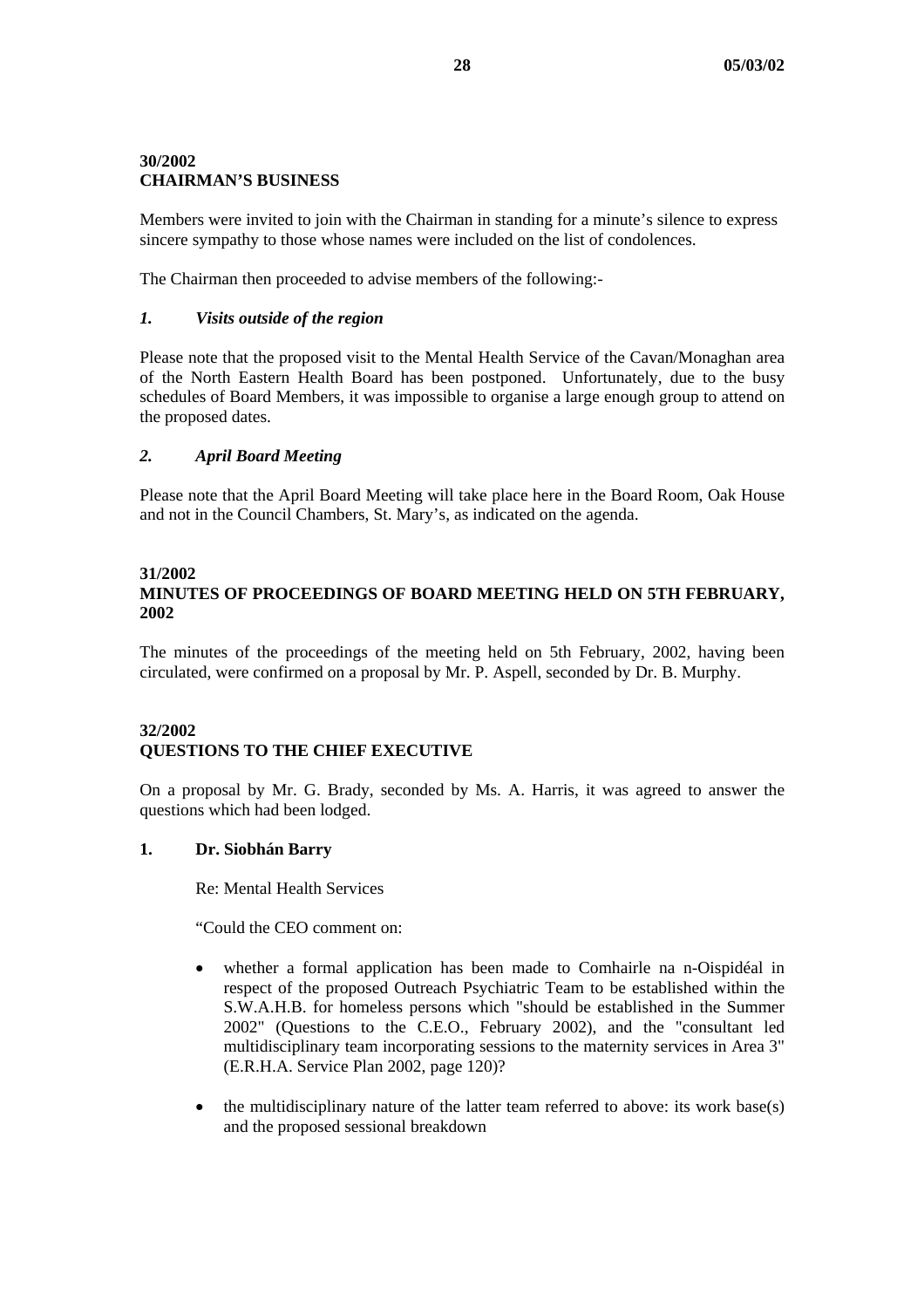• whether the considerable sum of money being made available by the E.R.H.A. in 2002 for these service developments will be utilised elsewhere within S.W.A.H.B. should these services fail to be developed within the proposed time frame?"

### **Reply:**

The South Western Area Health Board intend to deploy a Multidisciplinary Psychiatric Team for homeless individuals during 2002. The application to Comhairle na n-Oispidéal is being prepared and permission to employ a temporary Consultant is being sought.

The Outreach Psychiatric Team will consist of:

- Consultant Psychiatrist
- 1 NCHD
- 2 Community Mental Health Nurses
- 1 Senior Social Worker
- 1 Grade III Administrative support

Whole year costs associated with such posts amount to 375,000 Euro - 381,000 Euro has been allocated to commence this service.

The team will initially be based at Ushers Island to facilitate information exchange with the Outreach Psychiatric Team currently being deployed by the Northern Area Health Board. The South Western Area Health Board are in negotiations with the St. James's/St Patrick's service with a view to establishing this new team within that service. This would include a sessional commitment to St James's Hospital. Currently, seven percent of in-patient admissions to the Jonathan Swift Clinic are of homeless people with mental illness. The consultant's sessional breakdown has yet to be agreed.

The South Western Area Health Board are committed to developing this service as a matter of priority given the particular needs of this vulnerable client group. As the funding for this team has been allocated for a specific purpose, it is not envisaged that '*a considerable sum'* would be available to support other service areas within the South Western Area Health Board. If local area catchment teams are in a position to offer services which reduce the risk of homelessness, or can help to re-integrate individuals who have been homeless, some resource may be made available.

The additional Consultant-led Team in Dublin South City (*formerly Area 3)* will be based at St. Martha's Day Hospital and will have a sessional commitment to the Coombe Women's Hospital. It is proposed to provide 3 Consultants sessions per week to the Coombe; this arrangement is currently in discussion with the Area Management Team at St Patrick's Hospital. When the consultant sessional arrangements are agreed, the application process will begin. Permission to recruit temporarily will also be sought.

### **2. Cllr. Charlie O'Connor/Mr. Gerry McGuire**

"To ask the C.E.O. to specify what monies were allocated to St. Lomans Mental Health Services resulting from the Commission on Nursing recommendations re the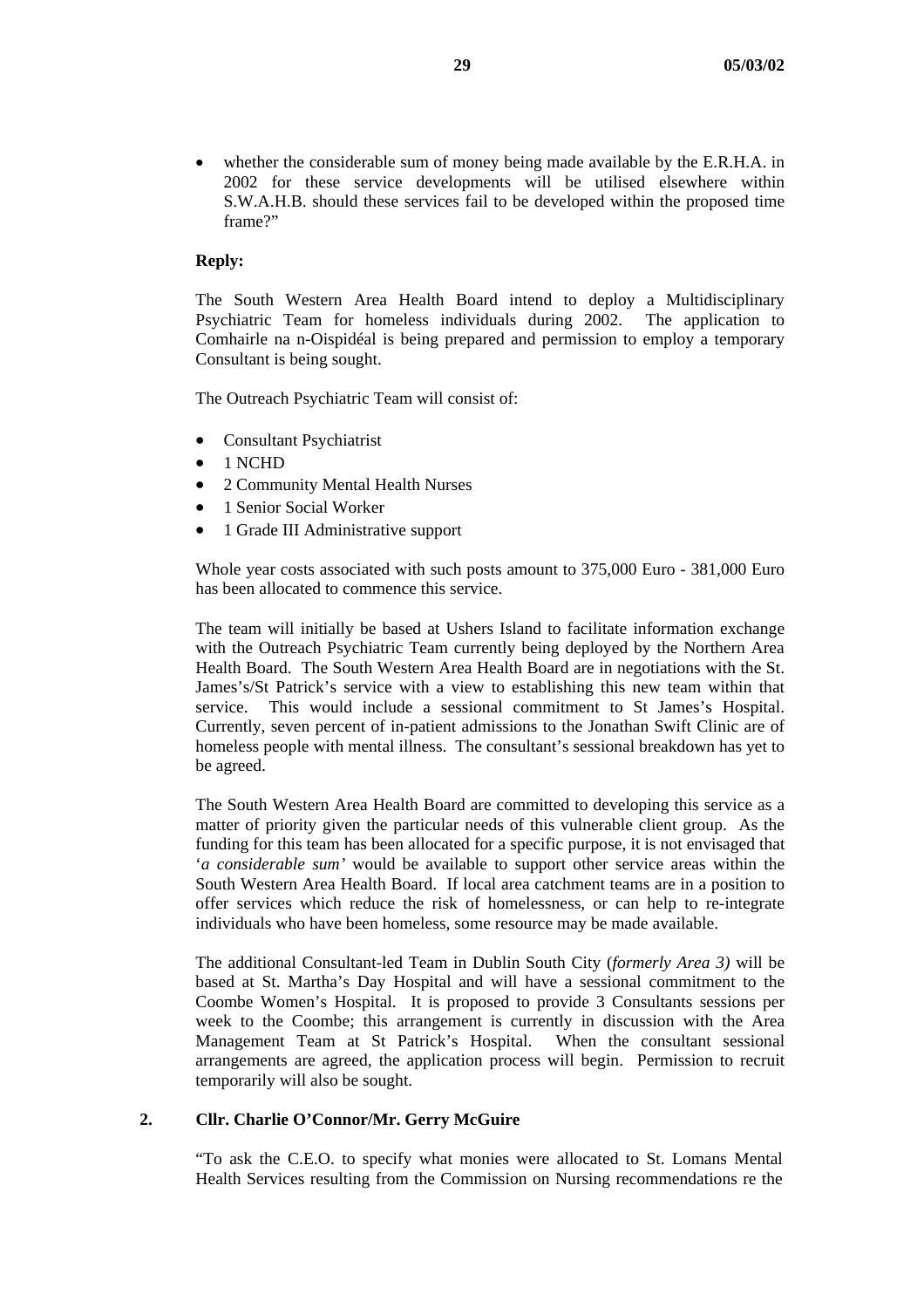provision of clerical and I.T. support to nursing staff, and when this money was designated for same? Could the C.E.O. also indicate the cost of this clerical support and the cost of the I.T. equipment and would he make a statement on the matter?"

#### **Reply:**

Arising from the Commission on Nursing in 2001, £27,954 was allocated for staff (i.e. 2 Grade IIIs and 1 Grade IV) and £4,500 was allocated for computers. These staff and computers were provided for in 2001.

In 2002 full year costs are  $\epsilon$ 70,992 (£55,911) for staffing, an additional  $\epsilon$ 19,046 (£15,000) was allocated to purchase additional computers. These additional computers have been ordered.

### **3. Cllr. Charlie O'Connor/Mr. Gerry McGuire**

"While noting the deterioration of the premises at St. Lomans Hospital will the C.E.O. confirm:-

- **(a)** When it is intended to replace the existing buildings with new structures?
- **(b)** Could he give a date when temporary accommodation will be provided to facilitate the demolition of the existing buildings?
- **(c)** When construction on the new structures is likely to commence and the time frame envisaged for its completion?
- **(d)** Indicate the capital monies secured for this project whether from National Development Plan or otherwise?
- **(e)** Can the C.E.O. give a commitment that accommodation standards at St. Lomans will be brought up to an acceptable level whilst awaiting these developments?
- **(f)** Will the C.E.O. guarantee that areas in the hospital which have not been painted for 15 years will receive immediate attention?"

#### **Reply:**

- **(a)** It is expected that replacement units will be ready towards mid–end 2004, subject to the necessary capital funding being made available.
- **(b)** The contractor providing temporary accommodation for patients in Unit F has moved onto site and the facilities will be available in late August 2002.
- **(c)** Subject to the necessary capital funding being available, it is targeted to have contractors on site early 2003 with a target completion date of mid – late 2004.
- **(d)** The development of the St. Loman's Hospital campus is a top priority for our Board and we are continuing in our discussions with the E.R.H.A. to identify the necessary capital funding for same.
- **(e)** It is proposed to develop the existing hospital campus by demolishing the present obsolete structures (in a phased fashion) and replacing them with new, purpose-built, autonomous units, which in their sum will form a "Health Park". The scale of this proposal is such that it will necessitate three distinct phases; these phases are known as Phase A, Phase 1 and Phase 2. It is envisaged that Phase 1 will be ready for occupation in late 2004.

Phase A of the development will see services such as mains-water supply, gas, high-power electric cables, pre-fabricated temporary buildings, services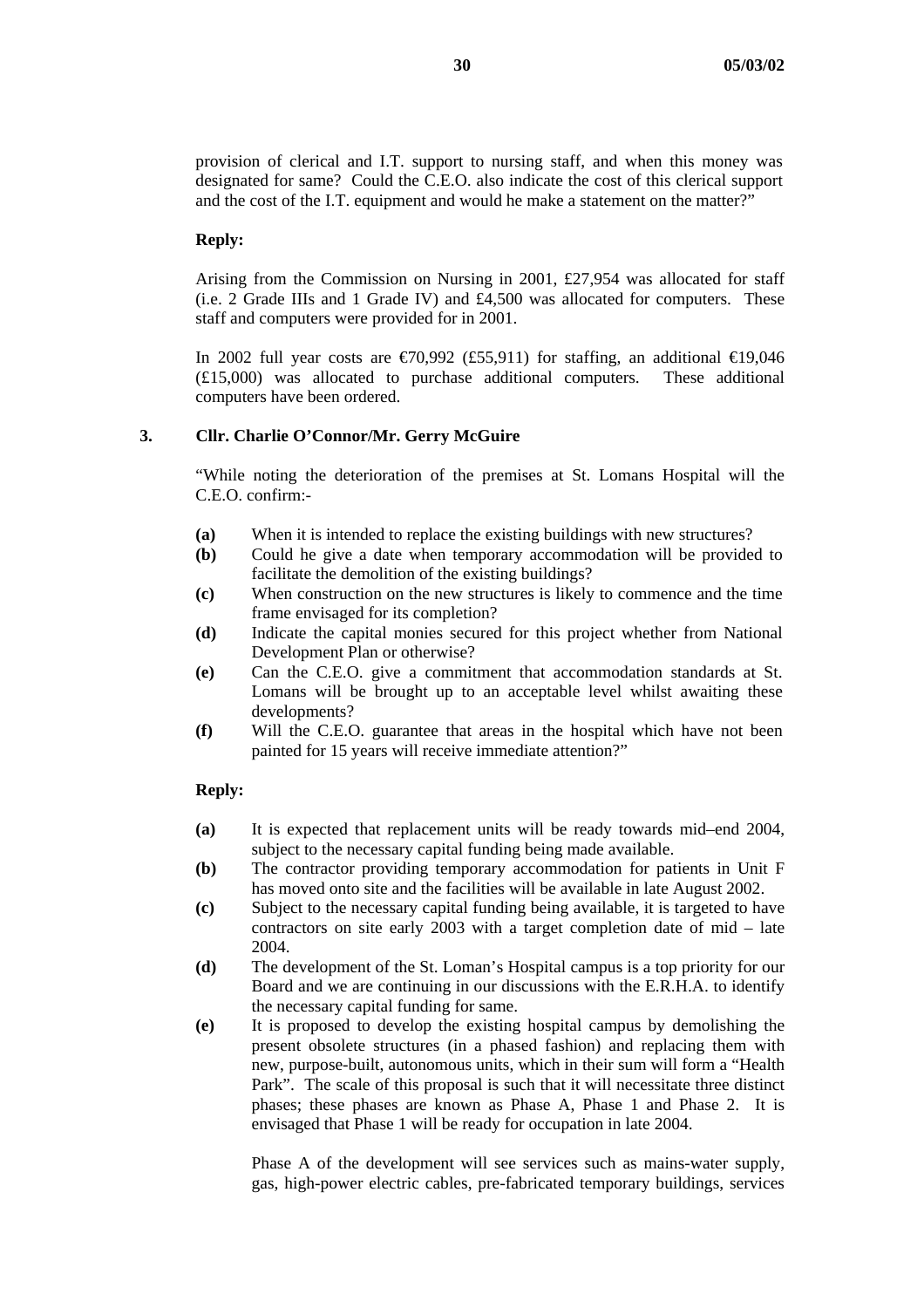roads and sewerage-schemes being brought into the site; Phase A has already commenced and the temporary accommodation will be ready for occupation in late August 2002.

Unit F and Occupational Therapy will be demolished subsequent to it's clients moving temporarily into the pre-fabricated building. This will free up the southern half of the campus and will allow, subject to funding, the commencement of Phase 1 of the development.

All the services in St. Lomans, at present, will be relocated to the new units subsequent to the completion of Phase 1.

Taking cognizance of the above, together with the component make-up of the remaining units (there is very little that can be done with timber external walls and flat roofs without first demolishing the entire unit) I believe there is limited scope for major upgrading works. I do, however, acknowledge the poor levels of existing accommodation. In this regard I have requested our Project Manager on-site to survey the remaining units (Joseph's and Beechaven) to establish, in the interim, if some works can be undertaken to bring the units up to a more acceptable level; pending their relocation to the new units in late 2004.

- **(f)** There are three units on the Hospital Grounds at present. They are:
	- 1. Unit F and Occupational Therapy
	- 2. St Josephs
	- 3. Beechaven.

As previously stated, I acknowledge the poor accommodation levels currently prevailing in St Lomans. I did, however, instruct our Project Manager on-site to have both St Josephs and Beechaven painted and decorated some months ago. At time of writing I have just phoned him and he assures me this instruction has been carried out.

As already advised, patients in Unit F will be relocated in late August 2002.

### **4. Cllr. Colm McGrath/Mr. Gerry McGuire**

"To ask the C.E.O. what progress has been made in sourcing an appropriate alternative Day Care Centre for the Clondalkin Mental Health Services and will he make a statement on the matter?"

#### **Reply:**

The Board has identified the service as a priority for Capital Funding and is aware of the poor conditions in the centre. Over the past number of years every effort has been made by this service to source an alternative Day Centre premises for that based at the Scouts Den Hall, Orchard Rd., Clondalkin.

Taking into account the restrictions imposed by the fact that an alternative premises is required in or around the Clondalkin village area, a variety of houses, warehouses, office accommodation, etc., have been viewed in the locale over the past ten years or so. To date for various reasons, including the general unsuitability of premises viewed, we have failed to secure an appropriate alternative.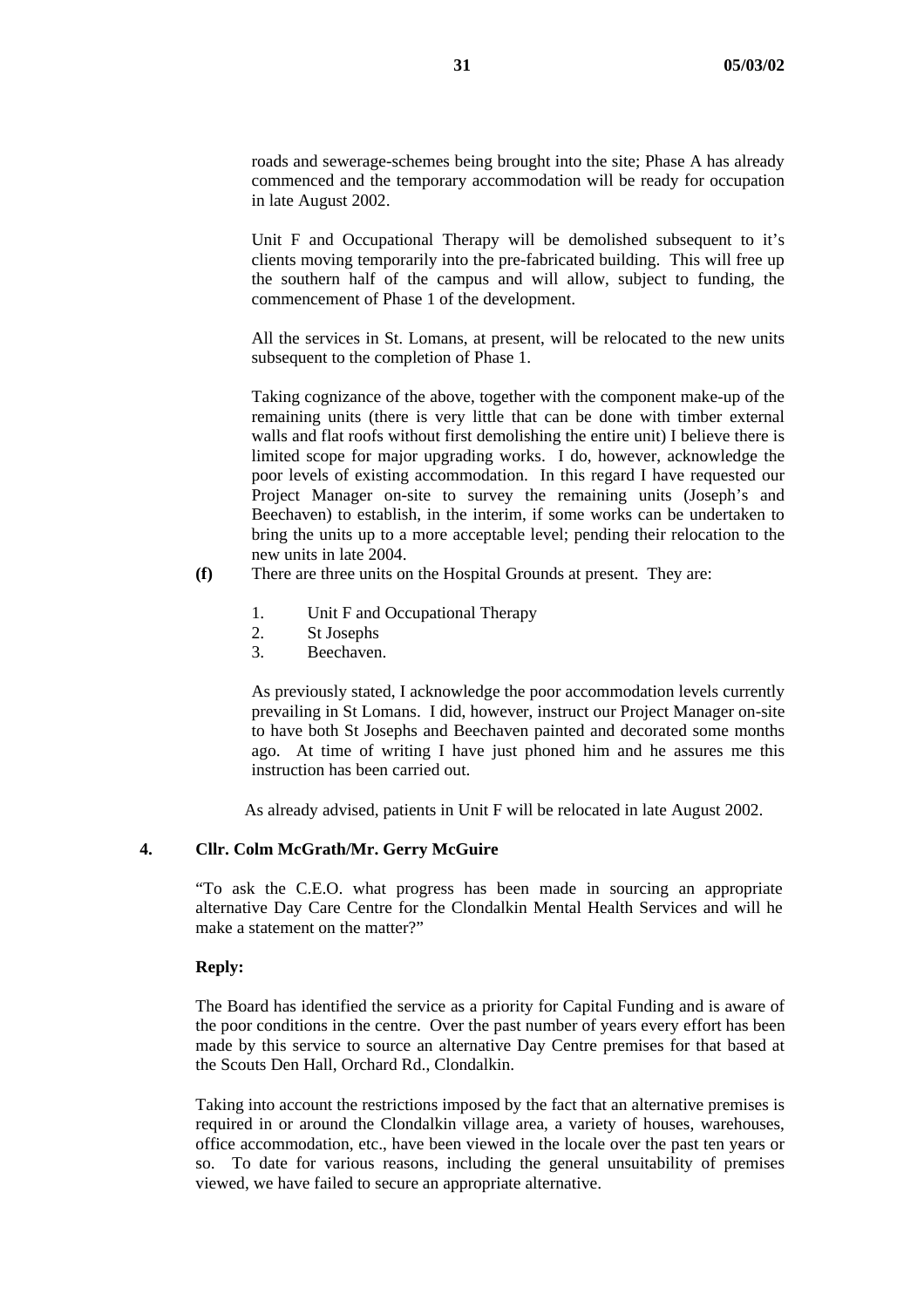In more recent times, just prior to Christmas, a house was viewed on Monastery Rd., Clondalkin, and was, unfortunately, found to be unsuitable for our needs. More recently, yet another premises was viewed prior to going on the market. This 6 bedroom, dormer bungalow was found to be ideal for use as a Day Centre.

Planning Permission for "Change of Use" and some element of renovation will be required if such proposal is accepted. However, no capital funds exist for such development.

## **5. Ms. Noeleen Harvey**

"How many permanent and temporary positions are there for pharmacists and pharmaceutical technicians in:-

- (a) Naas General Hospital
- (b) South Western Health Board Drugs/Aids Service
- (c) South Western Health Board Community Care

Does Naas General Hospital provide pharmacy services to any other hospitals or long stay units?"

### **Reply:**

The following is the current situation regarding positions for pharmacists and pharmaceutical technicians in the South Western Area Health Board:-

### **(a) Naas General Hospital**

#### Pharmacists

- 2 permanent posts (1 Chief II Pharmacist, 1 Senior Pharmacist)
- 1 temporary post (Senior Pharmacist)

#### Pharmaceutical Technicians

• 3 permanent posts (2 Senior Technicians, 1 Basic Grade Technician)

### **(b) AIDS/Drugs Service**

At present the AIDS/Drugs Service in the South Western Area Health Board dispenses from thirteen locations on a seven-day basis.

The following pharmacy staff are currently employed in this service:-

#### Pharmacists

- 3 temporary posts (1 full-time Liaison Pharmacist, 2 full-time Senior Pharmacist)
- In addition, 26 sessional pharmacists are employed (approximately equivalent to 12 whole-time pharmacists).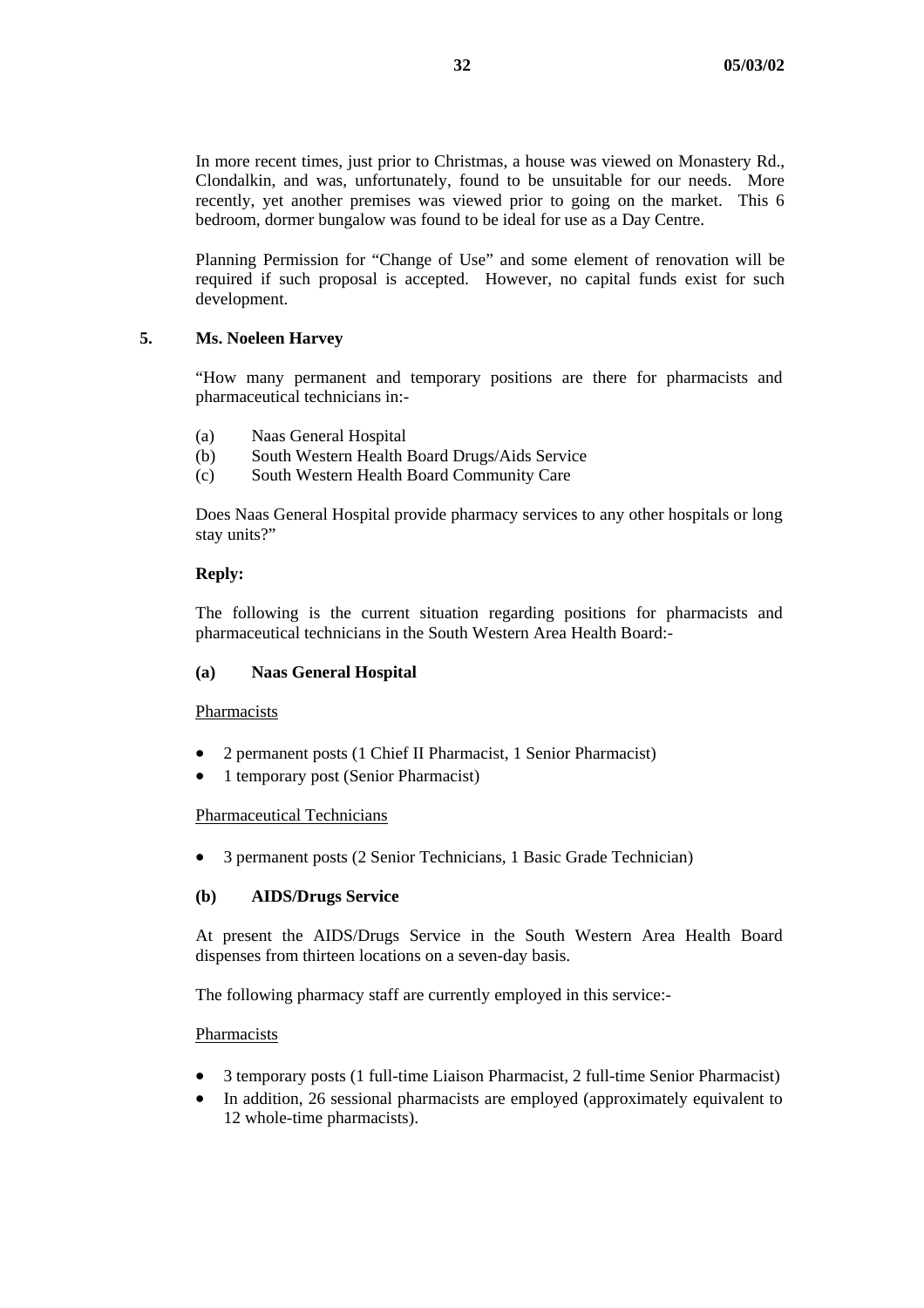### Pharmaceutical Technicians

• There are no pharmaceutical technicians currently in this service.

### **(c) Community Pharmacy Service**

There is currently one Community Pharmacist employed in the Eastern Regional Health Authority Area. Although based in the East Coast Area Health Board, the Community Pharmacist provides a regional service to all three Boards.

The South Western Area Health Board has sought funding for the employment of its own Community Pharmacist in the 2002 Provider Plan and indications are that funding will be made available in the near future.

As soon as funding becomes available the post will be advertised immediately.

There are no Pharmacy Technicians employed in Community Services in the South Western Area Health Board.

Naas General Hospital Pharmacy Department provides a pharmacy service to:-

- St. Vincent's Hospital, Athy
- Baltinglass Hospital
- Acute Psychiatric Services in Naas Hospital
- Clozaril service for community psychiatric patients

#### **33/2002**

# **REPORT 4/2002 – REPORT ON ALCOHOL RELATED PROBLEMS AND PROPOSALS FOR RESPONSE**

Mr. H. Kane, Assistant Chief Executive, presented Report 4/2002 to members [copy filed with official minute].

Discussion followed to which Dr. S. Barry, Cllr. J. Reilly, Ms. M. Hoban, Ms. N. Harvey, Cllr. E. Byrne, Cllr. D. Tipping, Ald. M. Mooney, Dr. B. Murphy and Mr. G. McGuire contributed and to which Mr. Kane responded as follows:-

- $\bullet$ A suggestion by Cllr. J. Reilly that staff from an Accident & Emergency Department should come to a future Standing Committee meeting to outline their views on dealing with patients who present at A& E as a result of alcohol misuse, was noted.
- The suggestion by Ms. N. Harvey that the content of alcohol be clearly marked in units on individual bottles was also noted. It was agreed to look at the possibility of piloting such an initiative in our Board's area.
- It was agreed to look at possibilities of utilising supermarket areas to highlight the dangers of alcohol misuse.

It was agreed to bring the report back to Standing Committee again to allow for further discussion. It was suggested that the report could also be presented to the National Association of Health Boards in Ireland.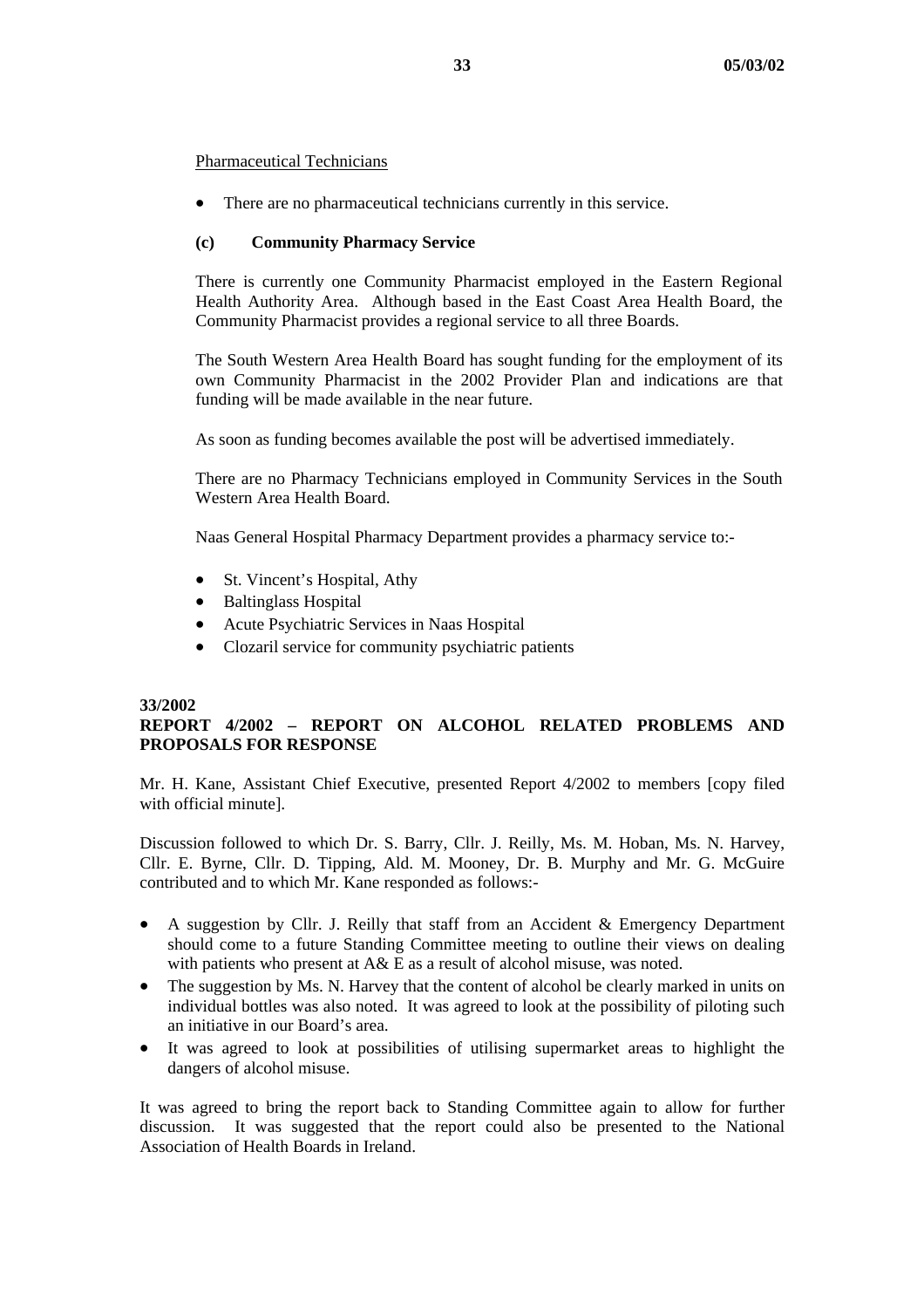## **34/2002 CHIEF EXECUTIVE'S REPORT**

The Chief Executive read Report No. 5/2002 to members (copy filed with official minute):

Areas covered in the report are set out below:-

- Naas General Hospital – Project Update
- Meeting on Infrastructural Development
- Orthodontic Services
- Derrinturn Health Centre
- Consultant Histopathologist Post
- Cherry Orchard Hospital
- Health Strategy Consultative Process
- Cancer Nurse Co-ordinator Review
- Forum on Accident and Emergency Services
- Discharge Planning from Acute Hospitals in the Eastern Region
- Ombudsman for Children Bill
- Task Force on Medical Staffing
- Celebration of Foster Care
- Traveller Health Strategy

Discussion followed to which Sen. T. Ridge, Cllr. E. Byrne, Cllr. D. Tipping, Mr. G. McGuire, Cllr. J. Reilly and Ald. M. Mooney contributed and to which the C.E.O. responded. The following matters were agreed:-

- $\bullet$ It was agreed to hold a Joint Standing Committee meeting to discuss issues raised by members regarding the orthodontic service.
- The availability of the post-mortem service from Naas General Hospital to be further clarified.

The C.E.O.'s report was noted.

## **35/2002 MATTERS FOR MENTION/MATTERS ARISING FROM THE MINUTES**

Mr. G. McGuire requested that the use of the term "Observers" be discontinued from future minutes of Board meetings and that the term "Non-Voting Member" be substituted. It was agreed to obtain clarification from the Eastern Regional Health Authority on the overall status of members affected by this issue in general.

Ms. M. Hoban sought clarification regarding the level of funding provided by the Board to Cuan Mhuire, Athy. Arising out of the discussion which followed, it was suggested that future service visits be organised in line with the recommendations of the Protocol and Procedures Committee following their recent review of same.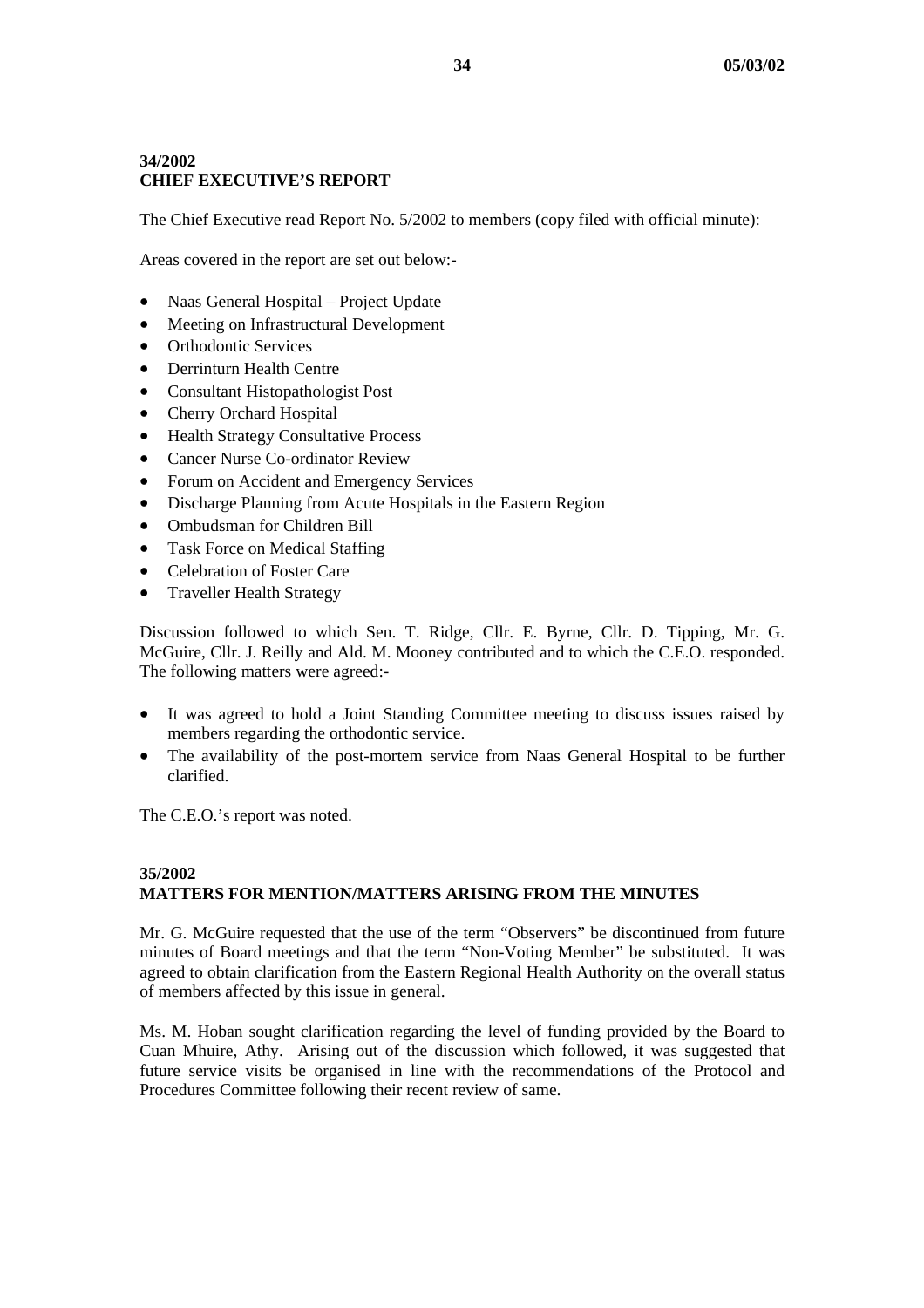### **36/2002 PROGRESS REPORTS FROM STANDING COMMITTEES**

On a proposal by Cllr. J. Reilly, seconded by Ms. A. Harris, the progress report from the Community Services and Continuing Care Standing Committee meeting dated 14th February, 2002, was adopted.

On a proposal by Cllr. J. Reilly, seconded by Dr. B. Murphy, the progress report from the Disabilities, Mental Health and Addiction and Acute Services Standing Committee meeting dated 21st February, 2002, was adopted.

On a proposal by Cllr. J. Reilly, seconded by Sen. T. Ridge, the progress report from the Joint Standing Committee meeting dated 19th February, 2002, was adopted.

## **37/2002 NOTICE OF MOTION**

The following motion was proposed by Cllr. C. McGrath and Mr. G. McGuire and seconded by Cllr. J. Reilly:-

"That this board condemn the day care facility at the Clondalkin Mental Health Centre and calls on the C.E.O. to seek immediate alternative accommodation for this service or else discontinue the service until adequate accommodation is secured."

Discussion followed to which Sen. T. Ridge, Mr. G. McGuire, Dr. S. Barry, Ald. M. Mooney, Cllr. E. Byrne and Cllr. C. McGrath contributed and to which the C.E.O. responded as follows:-

- The need for a replacement premises for this service was acknowledged. Members were informed that this need has been identified to the E.R.H.A. by our Board.
- Considerable efforts have been made by our Board to identify and obtain suitable alternative premises in the Clondalkin area. Despite the unsuccessful outcome to date in this regard, the matter will continue to be pursued vigorously.
- The need to continue to provide a service in the interim was emphasised.

Arising out of this discussion, members agreed to amend the motion as follows:-

"That this board condemn the day care facility at the Clondalkin Mental Health Centre and calls on the C.E.O. to seek immediate alternative accommodation for this service or else consider discontinuing the service until adequate accommodation is secured."

In addition, members requested that a report on progress regarding this matter be brought back to members at the next Board Meeting.

# **38/2002 CORRESPONDENCE**

The items of correspondence, as referred to in the Chief Executive's report, were noted by members.